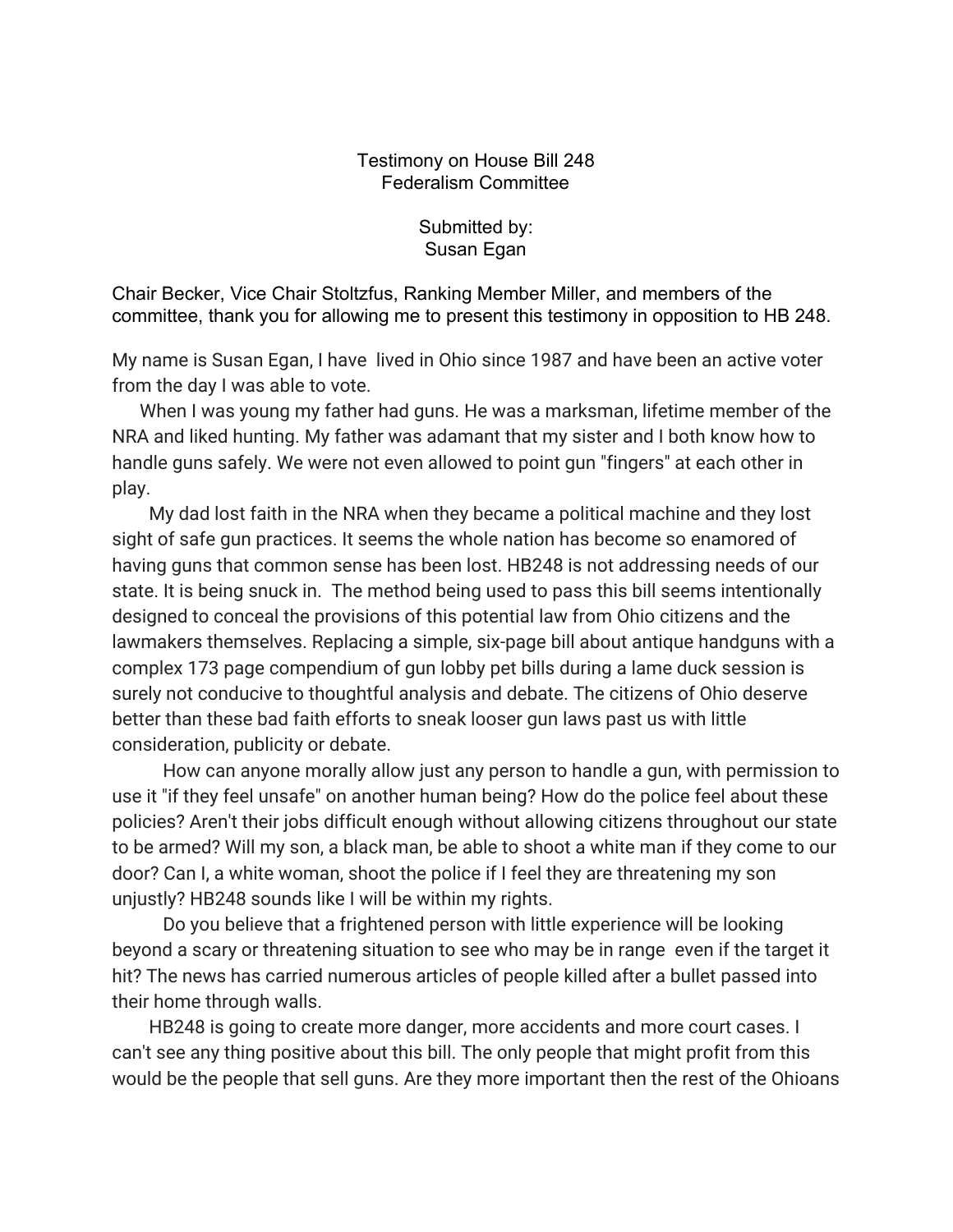I call my friends and neighbors? Stop HB248.

Susan Egan